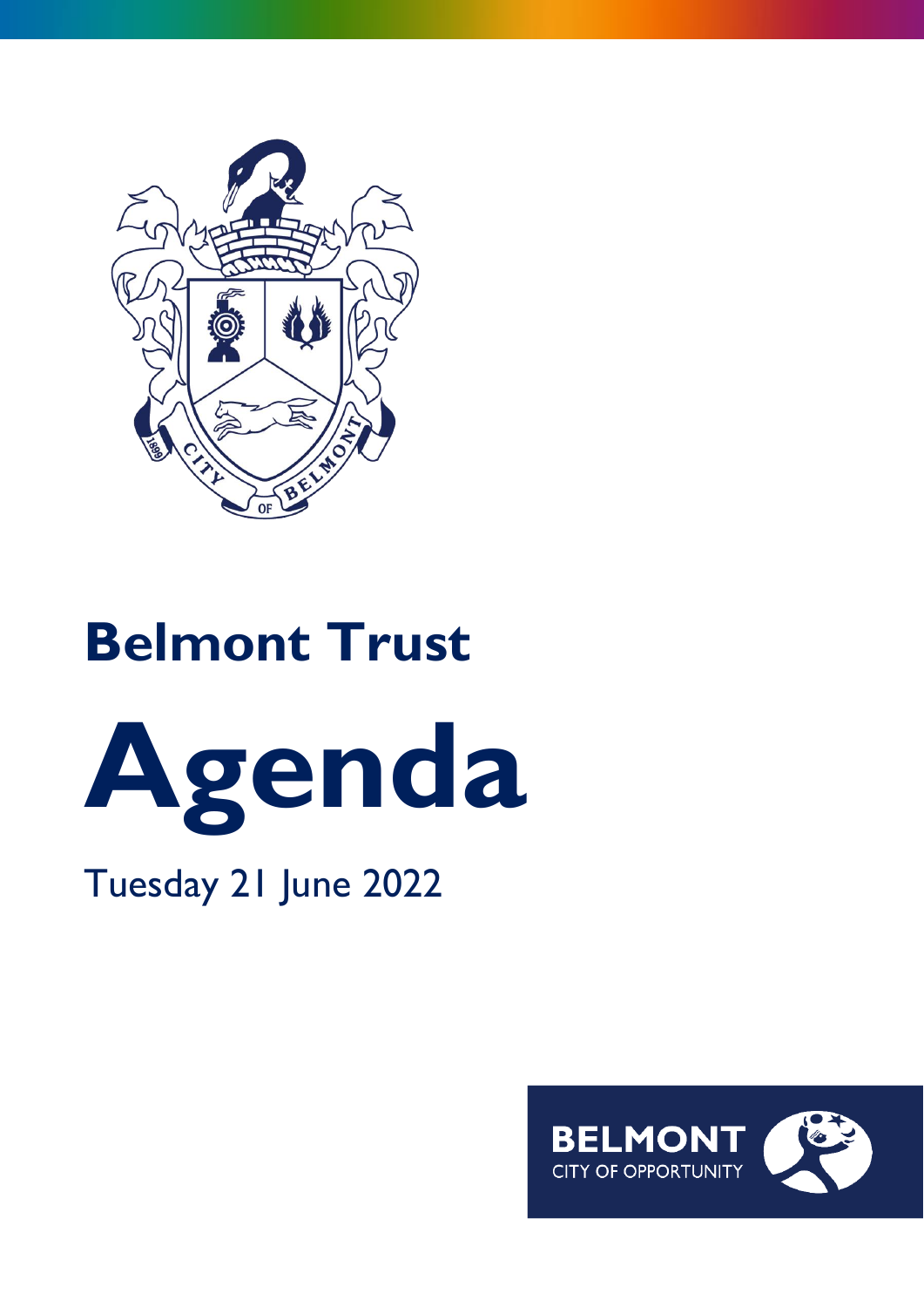# **Notice of Meeting**

A Special Meeting of the **Belmont Trust** will be held in the Council Chamber of the **City of Belmont Civic Centre**, 215 Wright Street, Cloverdale, on **Tuesday 21 June 2022,** commencing at 6.30pm.

**John Christie Chief Executive Officer**

# **Please read the following important disclaimer before proceeding**

Any plans or documents in agendas and minutes may be subject to copyright. The express permission of the copyright owner must be obtained before copying any copyright material.

Any statement, comment or decision made at a Council meeting regarding any application for an approval, consent or licence, including a resolution of approval, is not effective as an approval of any application and must not be relied upon as such.

Any person or entity who has an application before the City must obtain, and should only rely on, written notice of the City's decision and any conditions attaching to the decision, and cannot treat as an approval anything said or done at a Council meeting.

Any advice provided by an employee of the City on the operation of a written law, or the performance of a function by the City, is provided in the capacity of an employee, and to the best of that person's knowledge and ability. It does not constitute, and should not be relied upon, as a legal advice or representation by the City. Any advice on a matter of law, or anything sought to be relied upon as a representation by the City should be sought in writing and should make clear the purpose of the request. Any plans or documents in agendas and minutes may be subject to copyright.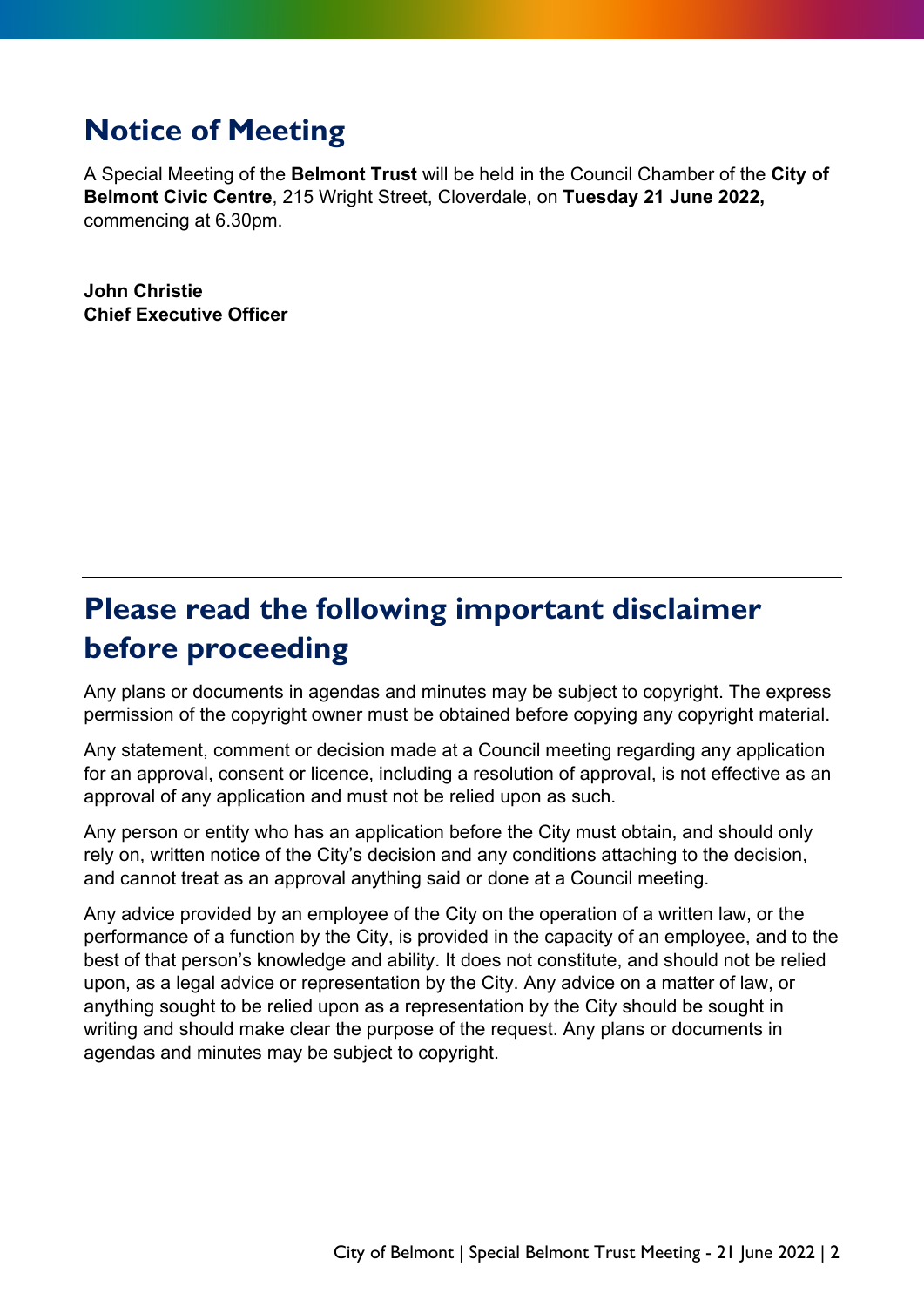# CITY OF BELMONT

# **Belmont Trust**

# **Agenda**

# Table of Contents

Tuesday 21 June 2022

#### **Item** Subject Heading **Page Page**

| 5.1.1 Ms L Hollands on behalf of Belmont Residents and Ratepayers Action |  |
|--------------------------------------------------------------------------|--|
|                                                                          |  |
|                                                                          |  |
|                                                                          |  |
|                                                                          |  |
|                                                                          |  |
|                                                                          |  |
|                                                                          |  |
|                                                                          |  |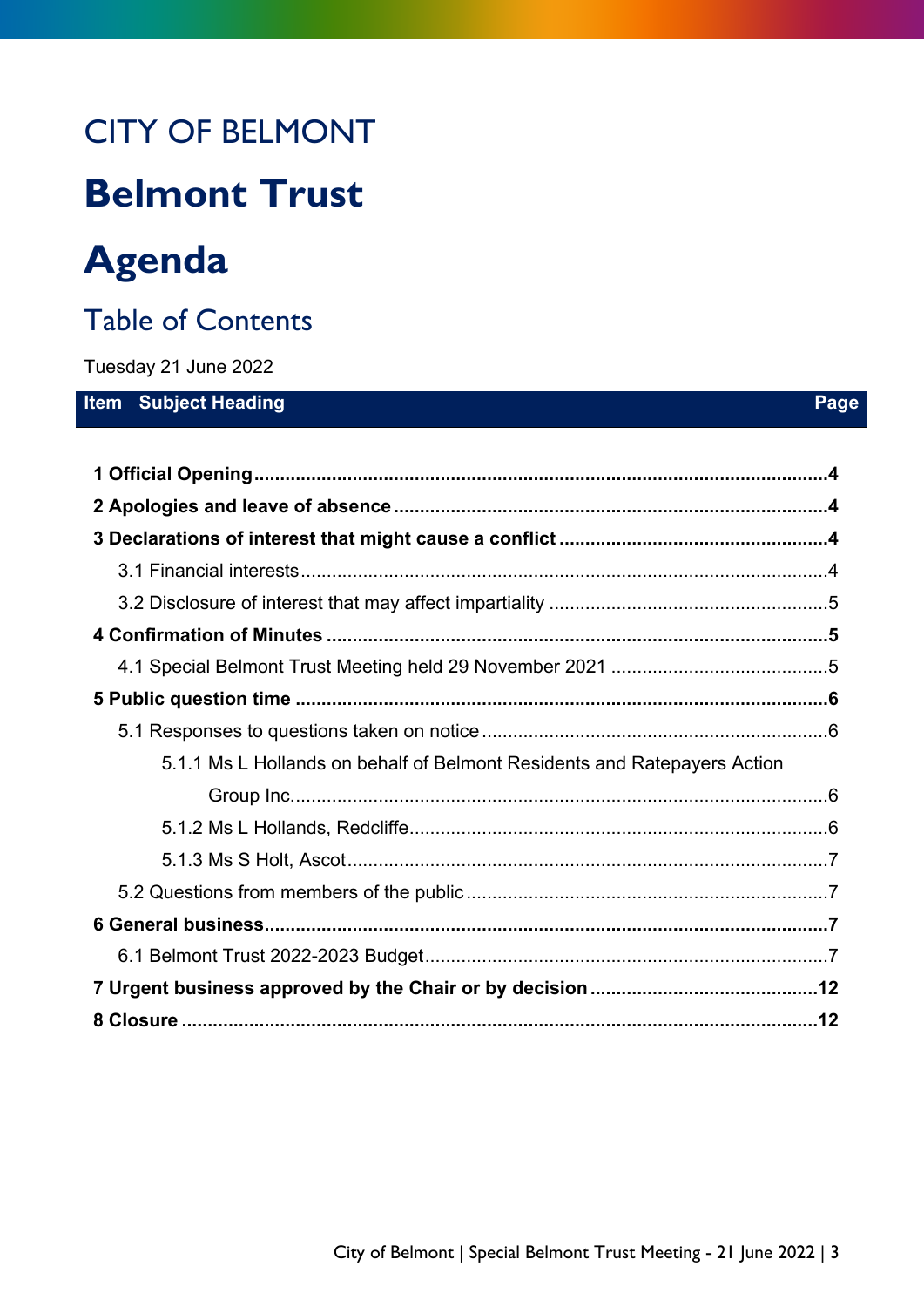#### **Purpose of the Belmont Trust**

The City of Belmont as part of a Trust Deed is the sole trustee who holds property for the purpose of public recreation and enjoyment. As the trustee the Council can only make decisions on behalf of the City of Belmont in accordance with the Local Government Act 1995, Trustees Act 1962 and the City of Belmont Standing Orders.

# <span id="page-3-0"></span>**1 Official Opening**

The Presiding Member will read aloud the Acknowledgement of Country.

#### **Acknowledgement of Country**

Before I begin, I would like to acknowledge the Noongar Whadjuk people as the Traditional Owners of this land and pay my respects to Elders past, present and emerging.

I further acknowledge their cultural heritage, beliefs, connection and relationship with this land which continues today.

### <span id="page-3-1"></span>**2 Apologies and leave of absence**

| Cr Rossi, JP Deputy Mayor (apology) | West Ward                            |
|-------------------------------------|--------------------------------------|
| Mr J Christie                       | <b>Chief Executive Officer</b>       |
| Ms J Gillan                         | Director Development and Communities |

### <span id="page-3-2"></span>**3 Declarations of interest that might cause a conflict**

Councillors/Staff are reminded of the requirements of *s5.65* of the *Local Government Act 1995*, to disclose any interest during the meeting when the matter is discussed, and also of the requirement to disclose an interest affecting impartiality under the City's Code of **Conduct** 

#### <span id="page-3-3"></span>**3.1 Financial interests**

A declaration under this section requires that the nature of the interest must be disclosed. Consequently, a member who has made a declaration must not preside, participate in, or be present during any discussion or decision-making procedure relating to the matter the subject of the declaration.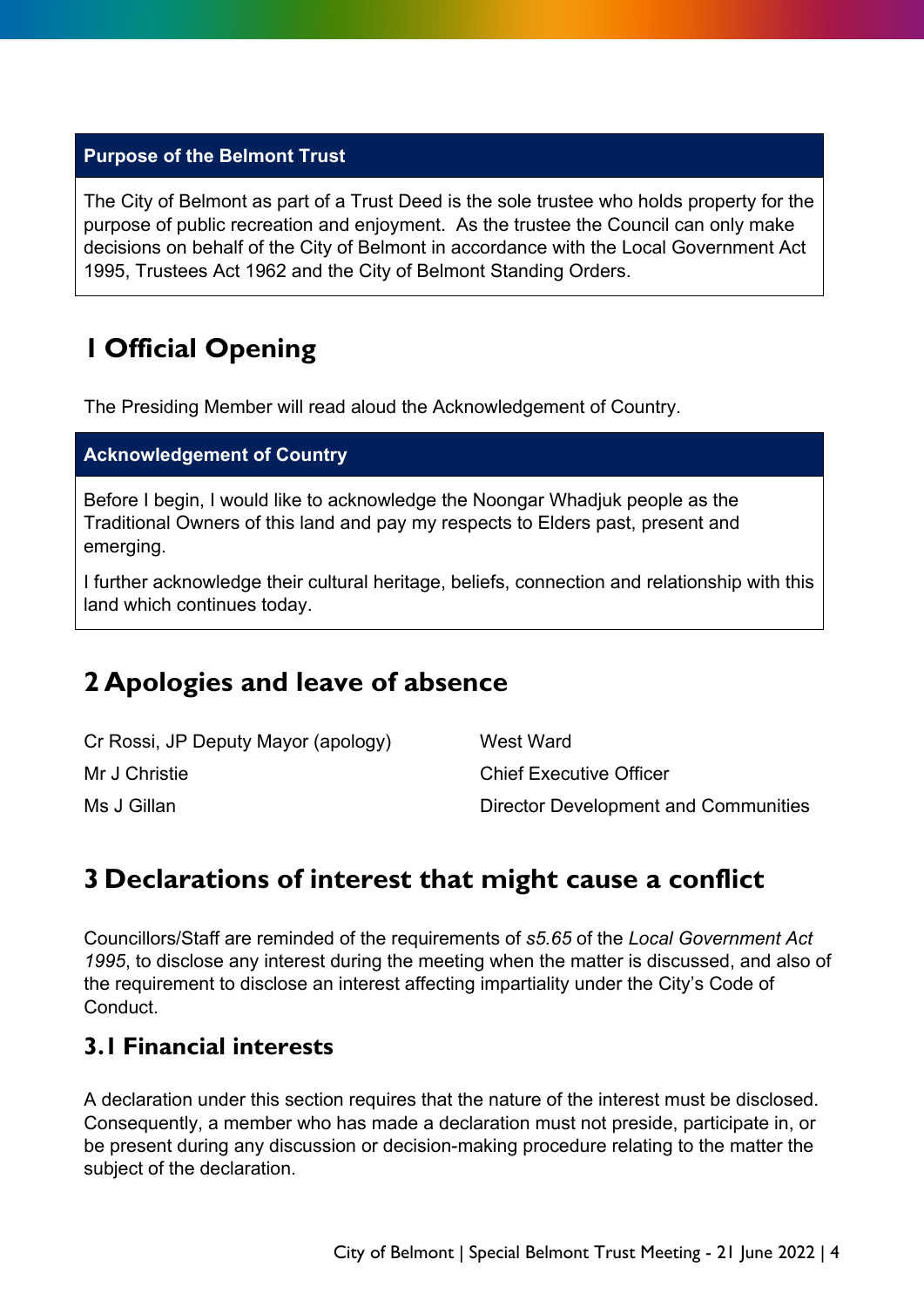Other members may allow participation of the declarant if the member further discloses the extent of the interest and the other members decide that the interest is trivial or insignificant or is common to a significant number of electors or ratepayers.

| <b>Name</b> | <b>Item No and Title</b> | Nature of Interest (and extent, where<br>appropriate) |
|-------------|--------------------------|-------------------------------------------------------|
|             |                          |                                                       |

#### <span id="page-4-0"></span>**3.2 Disclosure of interest that may affect impartiality**

Councillors and staff are required (Code of Conduct), in addition to declaring any financial interest, to declare any interest that might cause a conflict. The member/employee is also encouraged to disclose the nature of the interest. The member/employee must consider the nature and extent of the interest and whether it will affect their impartiality. If the member/employee declares that their impartiality will not be affected then they may participate in the decision-making process.

| <b>Name</b> | <b>Item No and Title</b> | Nature of Interest (and extent, where<br>  appropriate) |
|-------------|--------------------------|---------------------------------------------------------|
|             |                          |                                                         |

## <span id="page-4-1"></span>**4 Confirmation of Minutes**

#### <span id="page-4-2"></span>**4.1 Special Belmont Trust Meeting held 29 November 2021**

#### **Officer Recommendation**

That the Minutes of the Special Belmont Trust Meeting held on 29 November 2021 be confirmed as a true and accurate record.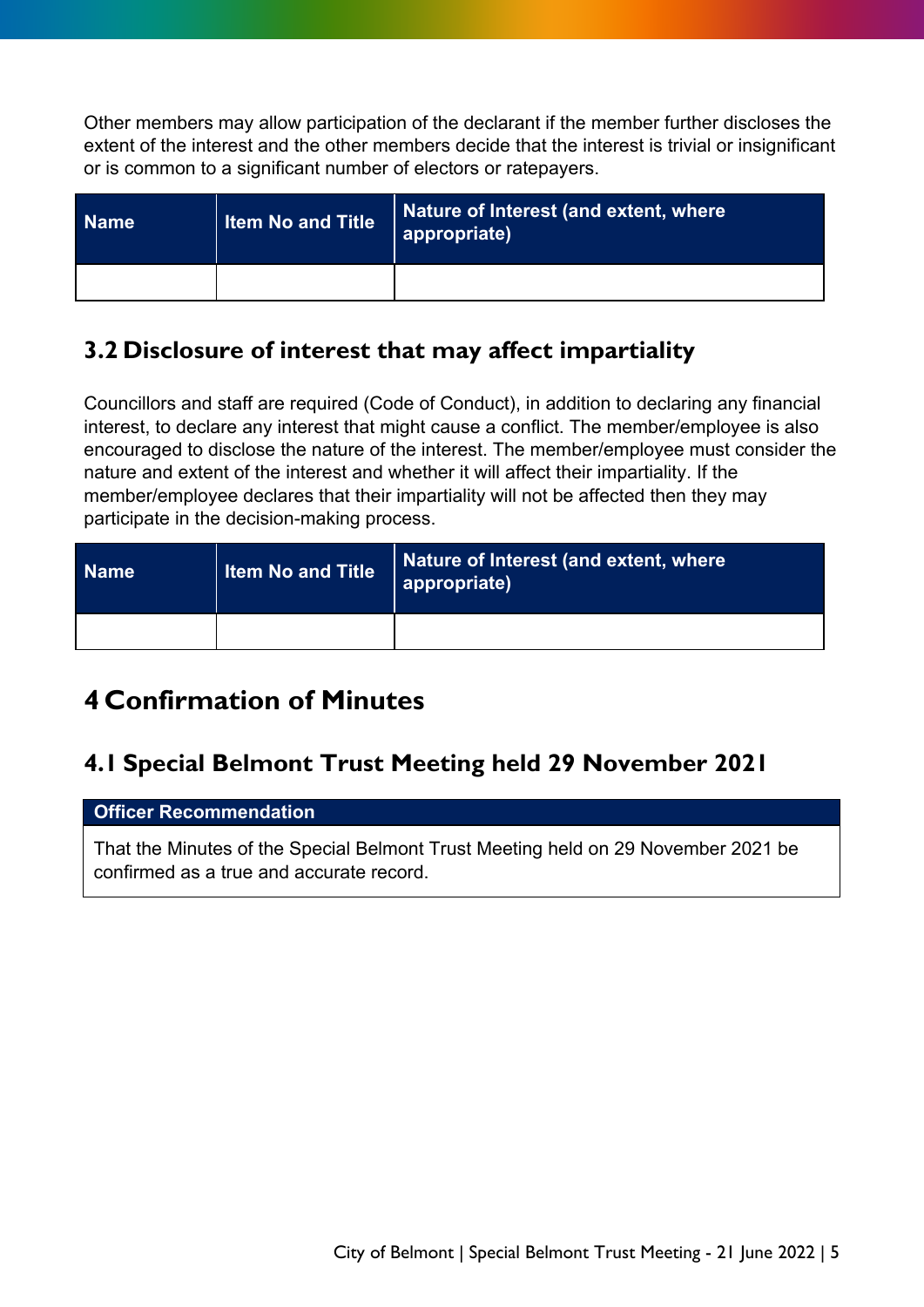## <span id="page-5-0"></span>**5 Public question time**

#### <span id="page-5-1"></span>**5.1 Responses to questions taken on notice**

#### <span id="page-5-2"></span>**5.1.1 Ms L Hollands on behalf of Belmont Residents and Ratepayers Action Group Inc.**

The following question was taken on notice at the 29 November 2021 Special Meeting of the Belmont Trust. Ms Hollands was provided with a response on 21 December 2021. The response from the City is recorded accordingly:

The below question relates to the engagement and communication plan for Belmont Trust land.

1. Why is there not a breakdown in the additional costings for the collation and preparation of the responses from the consultation?

#### **Response**

**The additional costings included as Attachment 2 of the 29 November 2021 Special Belmont Trust Meeting Agenda included costings for additional elements of the consultation agreed to be included. The original quotation included the schedule of costings for the main elements of the contract.**

#### <span id="page-5-3"></span>**5.1.2 Ms L Hollands, Redcliffe**

The following question was taken on notice at the 29 November 2021 Special Meeting of the Belmont Trust. Ms Hollands was provided with a response on 19 January 2022. The response from the City is recorded accordingly:

1. Why is the Belmont Trust not registered as a charitable trust on the register?

#### **Response**

**The Belmont Trust results from a Declaration of Trust in 1954, before the passing of the Charitable Trusts Act.** 

**A registered charity is an entity registered under the Australian Charities and Not-forprofits Commission Act 2012 and to date it has not been considered necessary or relevant under the provisions of the Australian Charities and Not-for-profits Commission Act 2012 to seek registration. If in future there is any prospect for the Belmont Trust to seek tax exemption or collect funds from the public to promote its charitable purpose, appropriate advice will be obtained to determine the requirement for registration at that time.**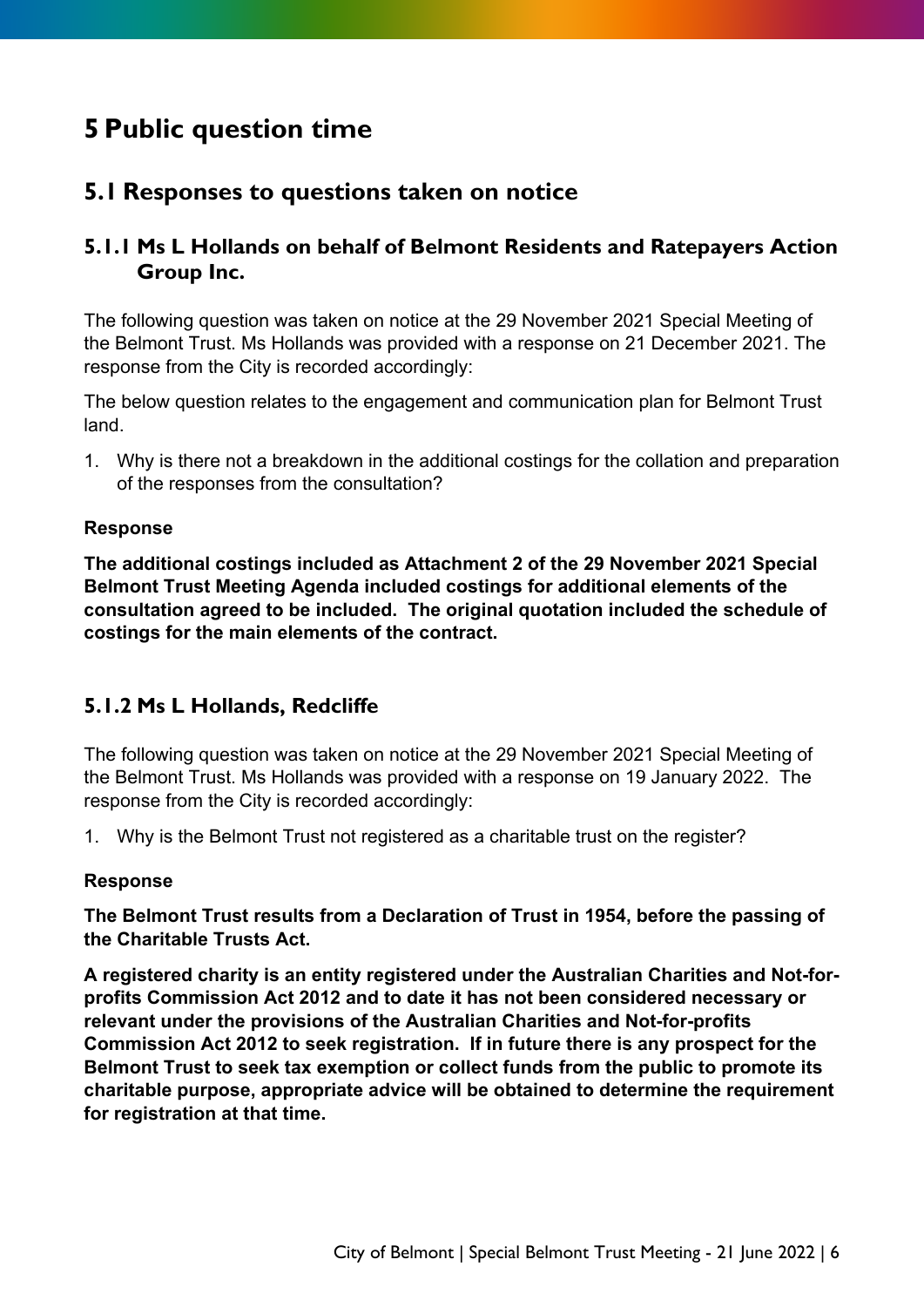#### <span id="page-6-0"></span>**5.1.3 Ms S Holt, Ascot**

The following question was taken on notice at the 29 November 2021 Special Meeting of the Belmont Trust. Ms Holt was provided with a response on 21 December 2021. The response from the City is recorded accordingly:

1. Does the City intend to apply to the Supreme Court to amend the Trust Land?

#### **Response**

**The outcome of the consultation process will determine if there is a requirement to apply to the Supreme Court for an amendment to the Declaration of Trust.**

#### <span id="page-6-1"></span>**5.2 Questions from members of the public**

### <span id="page-6-3"></span><span id="page-6-2"></span>**6 General business**

#### **6.1 Belmont Trust 2022-2023 Budget**

| <b>Voting Requirement</b>    | <b>Absolute Majority</b>                       |
|------------------------------|------------------------------------------------|
| Subject Index                | 132/001 - Minutes and Agendas of Trustees      |
| Location/Property Index      | : Lot 5 Stoneham Street, Lot 642 Great Eastern |
|                              | Highway                                        |
| <b>Application Index</b>     | N/A                                            |
| Disclosure of any Interest : | Nil                                            |
| <b>Previous Items</b>        | N/A                                            |
| Applicant                    | N/A                                            |
| Owner                        | City of Belmont                                |
| <b>Responsible Division</b>  | <b>Corporate and Governance</b>                |

#### **Trust role**

 $\boxtimes$  **Trust** In addition to its role as local government, the City has duties to act as Trustee of the Trust property in relation to the Belmont Trust. When making decisions in relation to the Trust property the City must be mindful of its duties as Trustee of the Belmont Trust.

#### **Purpose of report**

To present the 2022-2023 Belmont Trust Budget for consideration.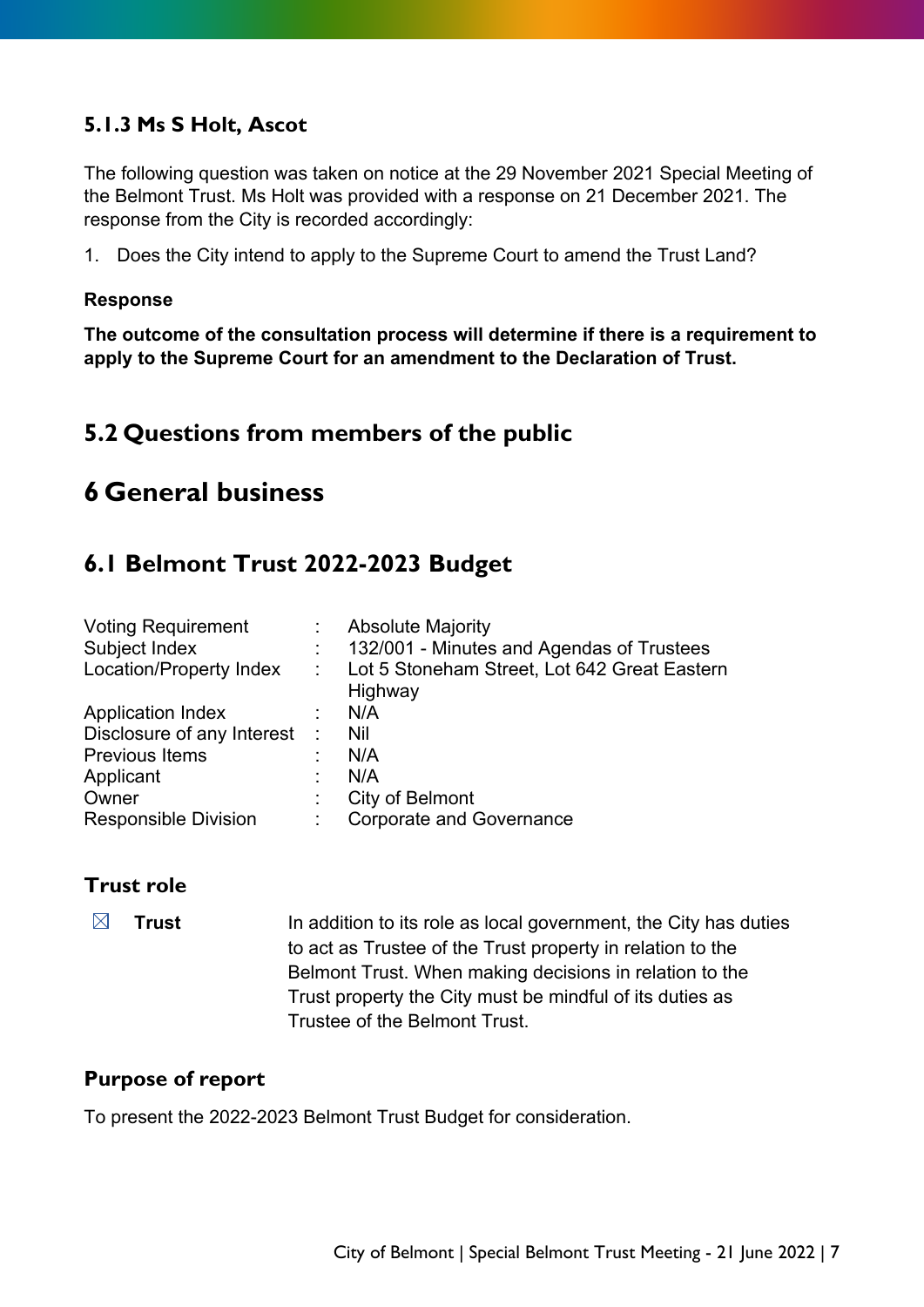#### **Summary and key issues**

To consider the 2022-2023 Budget in the lead up to the formal adoption of the City of Belmont Budget at the Ordinary Council Meeting on 28 June 2022, for which the Belmont Trust is a component.

#### **Location**



#### **Consultation**

There has been no specific consultation undertaken in respect to this matter.

#### **Strategic Community Plan implications**

In accordance with the 2020 – 2040 Strategic Community Plan:

#### **Goal 5: Responsible Belmont**

**Strategy:** 5.2 Manage the City's assets and financial resources in a responsible manner and provide the best possible services for the community **Strategy:** 5.6 Deliver effective, fair and transparent leadership and decision-making, reflective of community needs and aspirations

#### **Policy implications**

There are no policy implications associated with this report.

#### **Statutory environment**

There are no specific statutory requirements in respect to this matter.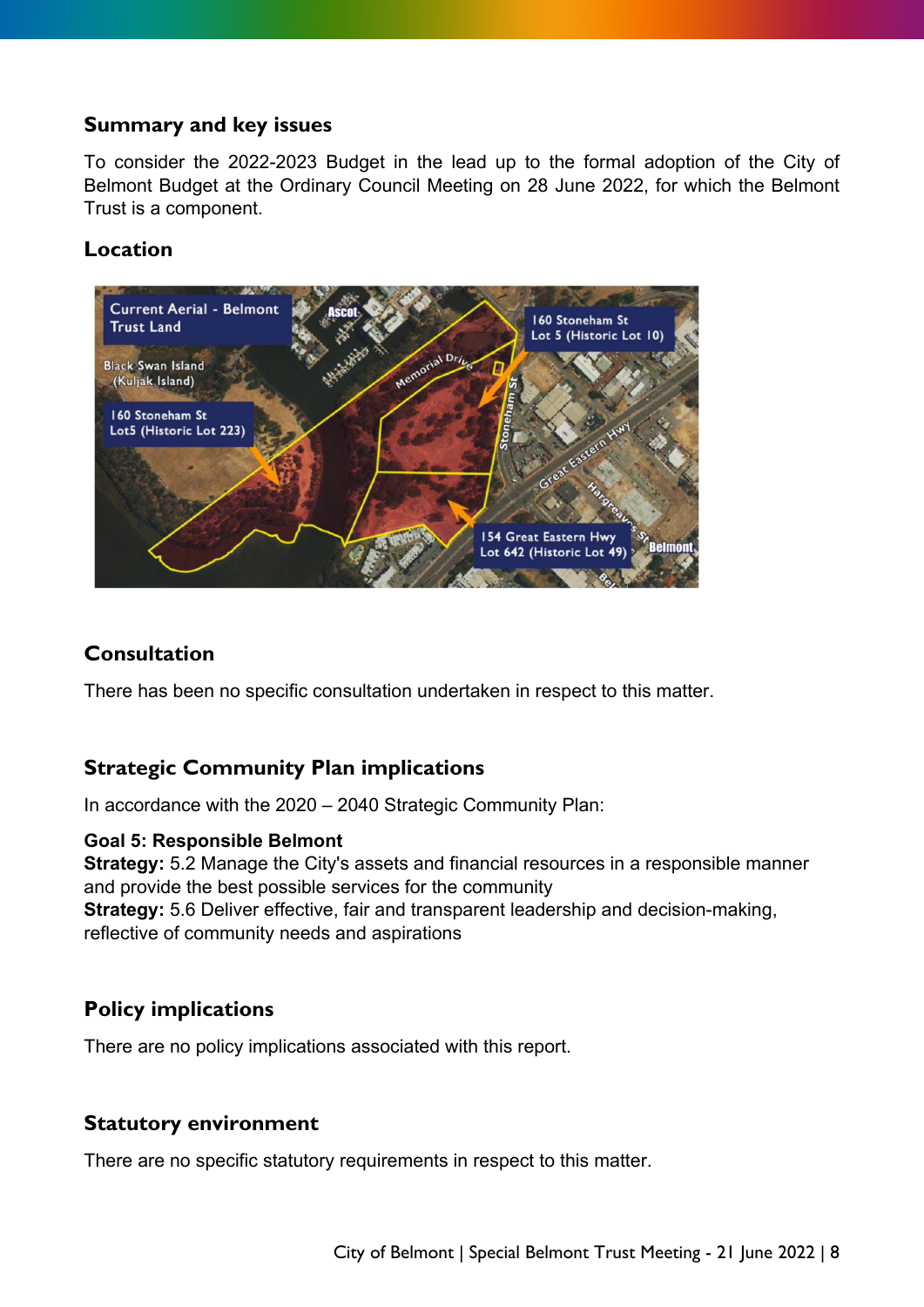#### **Background**

The effect of the Declaration of Trust is that the City of Belmont holds the trust property ("the Trust Land") on trust for the purposes of public recreation and enjoyment. The City of Belmont is the sole trustee of the Trust Land.

As the sole trustee, the City of Belmont is responsible for making decisions about the trust in its capacity as Trustee. This is a responsibility of the Council of the City of Belmont. The reason for this is that the Council is the overall decision-making body of the City of Belmont and as a result must make decisions for the City of Belmont in its capacity as trustee of the Trust Land.

The City of Belmont is the Trustee, and the Council can only make decisions on behalf of the City of Belmont in accordance with the *Local Government Act 1995*. On that basis the Council would need to meet in accordance with the Act to make decisions in its capacity as Trustee. This means conducting meetings to deal with Trust matters in all respects in accordance with *the Local Government Act 1995.*

The Belmont Trust is not a separate legal entity, and it cannot own property in its own name. There is no separate organisation or body called the Belmont Trust, (this name simply describes the Trust Land and dealings associated with it) instead the Trust Land is held by the City of Belmont as Trustee. The City of Belmont must deal with and account for the trust property, including its assets, liabilities, income, and expenditure in its capacity as trustee. This is reported in the Annual Financial Report in note 14.

#### **Officer comment**

The City of Belmont has sought further legal advice to ensure that it undertakes its role as both a local government and that of Trustee for the Trust Land with due diligence, transparency and accountability.

As part of the development of its Annual Budget the City is to seek endorsement from the Belmont Trust of the funding required in relation to the management of the Trust Land, prior to formal adoption of the Budget.

The City maintains a reserve known as the Belmont Trust Reserve which is restricted in usage specifically for purposes associated with the Trust Land. These funds are utilised for the maintenance of the Trust Land and other identified needs.

When preparing the City's budget, in particular the Belmont Trust operating component, expenditure and income are transferred between the municipal budget and the Belmont Trust Reserve, resulting in a net impact of nil in the City's municipal budget.

The following table is an extract from the draft Annual Budget scheduled for adoption by Council in June 2022. Key points of interest are:

1. Legal Costs: This is an indicative amount to cover required legal services in the management of the Belmont Trust and potentially any matters arising from the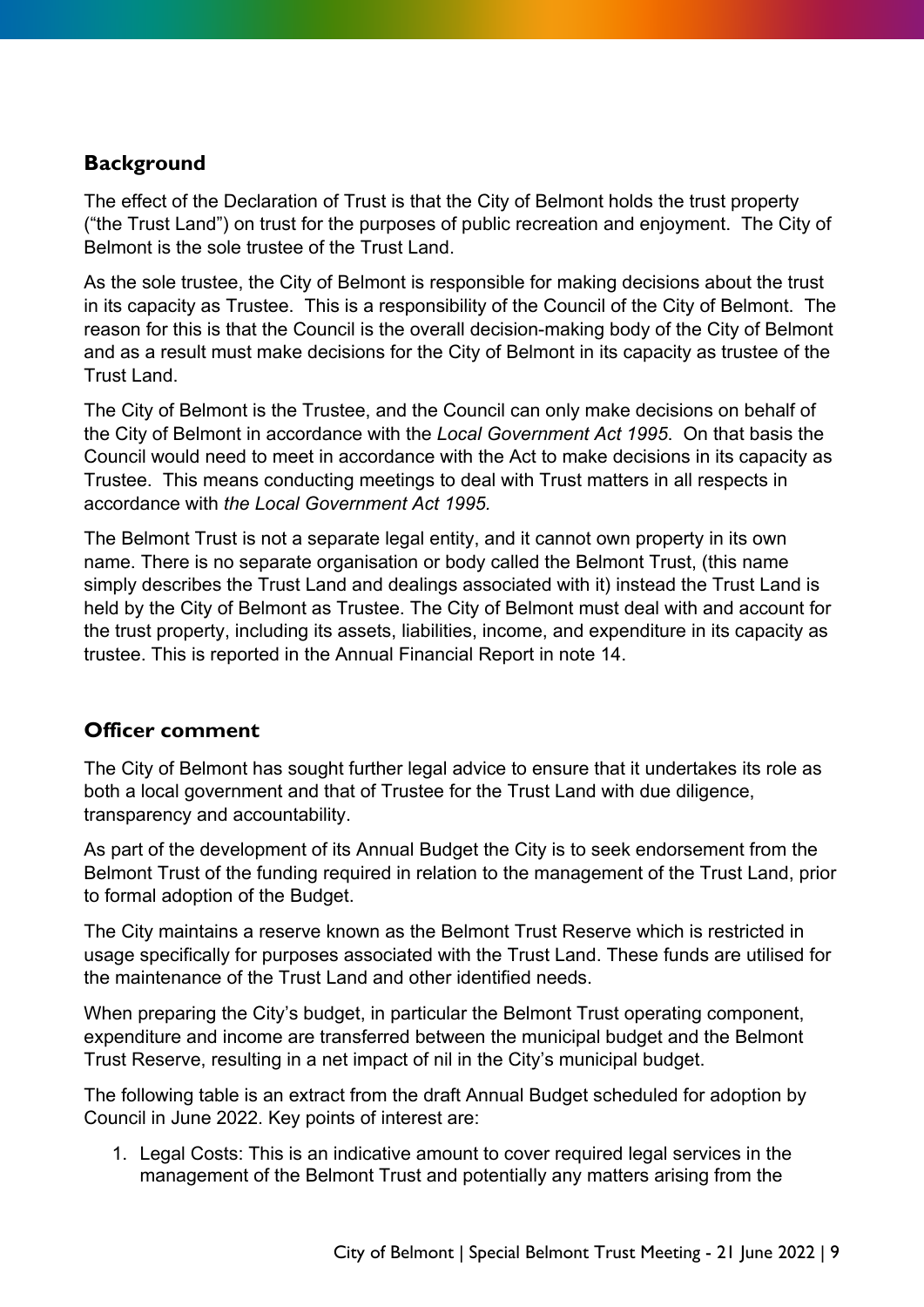community engagement process that necessitates liaison with the State Solicitors Office or the Attorney General (\$80,000).

- 2. Consultant: This is an indicative amount to cover the services of a consultant / consultants if required in the development of a strategic plan, or to obtain advice on the funding determinations following the community consultation process. Services – Other Consultants (\$100,000).
- 3. General Maintenance: This is the cost associated with the City's Parks, Leisure and Environment Department undertaking general mowing and maintenance (\$6,443).
- 4. Income Belmont Trust Reserve: This is interest from the term deposit (-\$18,131).

|   | <b>Account</b>                               | <b>Description</b>           | <b>Current</b><br><b>Budget</b><br>2021-2022 | <b>Proposed</b><br><b>Budget</b><br>2022-2023 |
|---|----------------------------------------------|------------------------------|----------------------------------------------|-----------------------------------------------|
|   | <b>Account Type: 1 - Expenditure</b>         |                              |                                              |                                               |
|   | Location: 921600 - Belmont Trust             |                              |                                              |                                               |
|   | 921600-00-1270-000                           | Services - Legal             | 80,000                                       | 80,000                                        |
| Α | 921600-00-1271-000                           | Services - Other Consultants | 100,000                                      | 100,000                                       |
|   |                                              |                              | 180,000                                      | 180,000                                       |
|   |                                              |                              | 180,000                                      | 180,000                                       |
|   | <b>Account Type: 3 - Capital Expenditure</b> |                              |                                              |                                               |
|   | Location: 921600 - Belmont Trust             |                              |                                              |                                               |
| A | 921600-00-3854-000                           | <b>Belmont Trust Reserve</b> | 6,712                                        | 18,131                                        |
|   |                                              |                              | 6,712                                        | 18,131                                        |
|   |                                              |                              | 6,712                                        | 18,131                                        |
|   | <b>Account Type: 4 - Income</b>              |                              |                                              |                                               |
|   | Location: 921600 - Belmont Trust             |                              |                                              |                                               |
| Α | 921600-00-4854-000                           | <b>Belmont Trust Reserve</b> | (6, 712)                                     | (18, 131)                                     |
|   |                                              |                              | (6, 712)                                     | (18, 131)                                     |
|   |                                              |                              | (6, 712)                                     | (18, 131)                                     |
|   | <b>Account Type: 6 - Capital Income</b>      |                              |                                              |                                               |
|   | Location: 921600 - Belmont Trust             |                              |                                              |                                               |
| Α | 921600-00-6854-000                           | <b>Belmont Trust Reserve</b> | (187, 224)                                   | (186, 443)                                    |
|   |                                              |                              | (187, 224)                                   | (186, 443)                                    |
|   |                                              |                              | (187, 224)                                   | (186, 443)                                    |
|   | P14300 - Belmont Trust - Gen Mtce            |                              |                                              |                                               |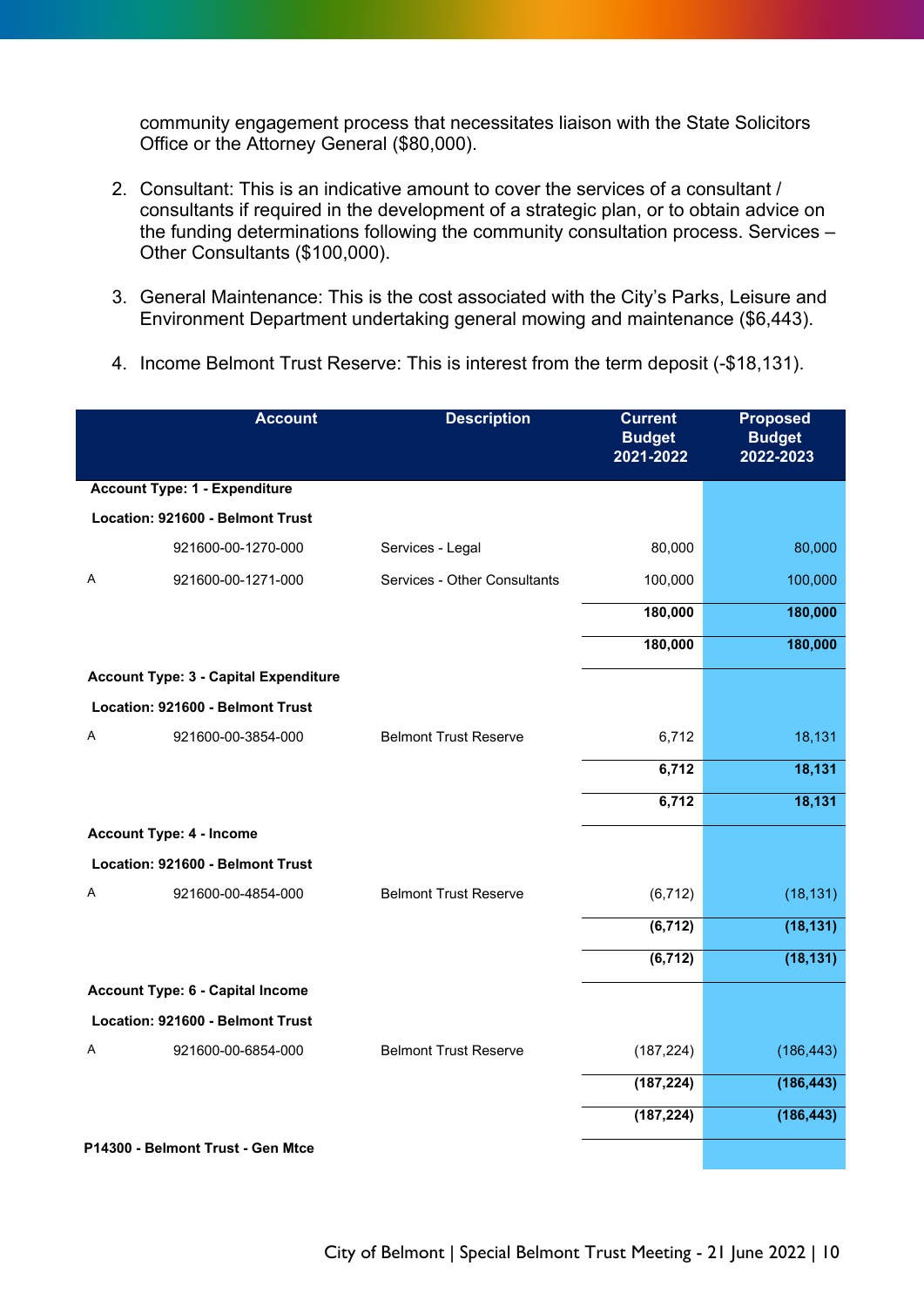| Total 1 - Expenditure      | 7,224 | 6,443 |
|----------------------------|-------|-------|
|                            | 7,224 | 6,443 |
|                            | 7,224 | 6,443 |
| <b>TOTAL Belmont Trust</b> | 0     | 0     |

Following the outcome of the community consultation and Belmont Trust Land Deliberative Panel, any required changes to the budget will be considered at a future Belmont Trust Meeting before presentation to Council as proposed adjustments during the Budget review process.

#### **Financial implications**

The Belmont Trust Reserve is budgeted to have a balance of \$1,331,335 as at 30 June 2022. Based on the 2022-2023 budget the balance is estimated to decrease to \$1,144,892. If there are any unspent budgeted funds in 2021-2022 or 2022-2023 these will remain in the reserve.

There is no impact on the City of Belmont municipal budget as all funds are accessed from the Belmont Trust Reserve.

#### **Environmental implications**

There are no environmental implications associated with this report.

#### **Social implications**

There are no social implications associated with this report.

#### **Officer Recommendation**

That the Belmont Trust adopt the Belmont Trust Budget 2022-2023 as indicated within this report and for inclusion in the City of Belmont Budget 2022-2023, scheduled for adoption in June 2022.

#### **\*\*Absolute Majority required\*\***